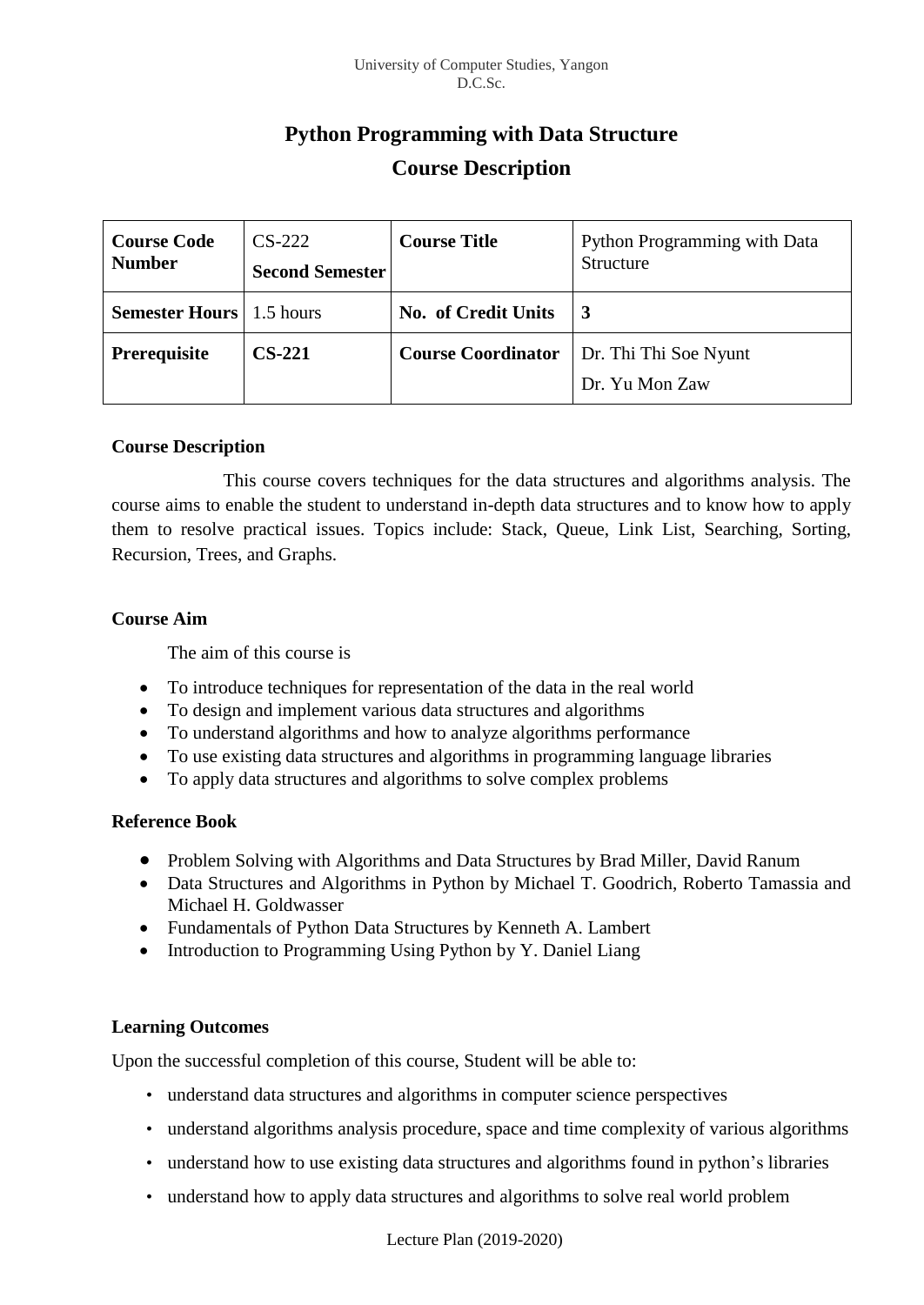# **Course Organization**

Student participation in this course will involve the following activities:

- 1. Attending the lectures
- 2. Practical assignments
- 3. Moodle (LMS)
- 4. Reading Assignment and Quiz
- 5. Project
- 6. Exam

#### **Assessment plan for the course**

| Exam                | 30% |
|---------------------|-----|
| Quiz / Assignment   | 10% |
| Class participation | 10% |
| Moodle              | 10% |
| Project             | 40% |

# **Grading System**

UCSY follows a letter grade system comprising of grades A, A-, B+, B, B-, C+, C, C-, D and F. All marks obtained by students during the semester will be used in the grading process.

The grading scale for this course is:

| <b>Letter Grade</b> | <b>Grade Point</b> |
|---------------------|--------------------|
| A                   | 4                  |
| $A-$                | 3.75               |
| $B+$                | 3.25               |
| B                   | 3                  |
| $B-$                | 2.75               |
| $C+$                | 2.25               |
| $\mathcal{C}$       | $\overline{2}$     |
| $C-$                | 1.75               |
| D                   |                    |
| F                   | 0                  |
|                     |                    |

# **Fail Grade: C-, D, F (Grade point <2)**

# **Class Attendance and Participation Policy:**

# • **Attendance**

Class attendance is mandatory. Most of the material you will learn will be covered in the lecturers, so it is important that you not miss any of them. You are expected to show up on time for class, and stay for the whole lecture. Students are expected to attend each class, to complete any required preparatory work (including assigned reading) and to participate actively in lectures, discussions and exercises.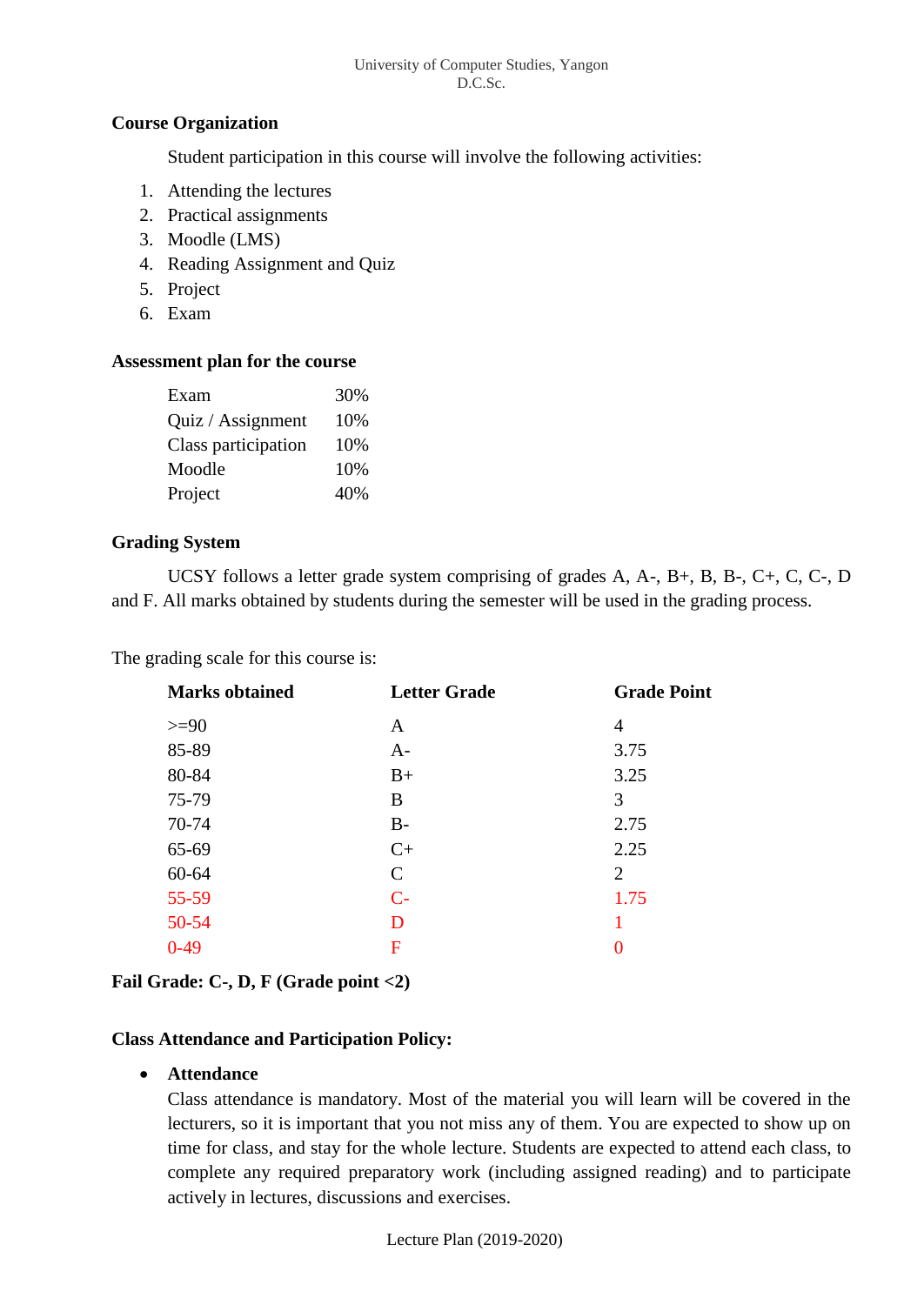- Mobile phones must be silenced and put away for the entire lecture unless use is specified by the instructor. You may not make or receive calls on your cell phone, or send or receive text messages during lectures.
- You are responsible for all materials sent as email. Ignorance of such material is excuse. You are responsible for all materials presented in the lectures.
- Your conduct in class should be conducive towards a positive learning environment for your classmates as well as yourself.
- **Assignment, Quizzes, Moodle Test and Labs**

We will take a short 3 to 5 quiz for every lecture and 30 points quiz moodle test after one or two chapters. Any assignment or quiz is simply missed, regardless of the reason why (e.g. illness, work, traffic, car trouble, computer problems, death, etc), and earns a grade of zero. You are strongly encouraged to complete all assignments and attend all quizzes so that you can check that you understand the material and can throw out bad grades, or grades for which you had to miss an assignment or quiz for a valid reason. Late submissions will not be accepted for any graded activity for any reason.

• There are no extra credit opportunities.

Students may not do additional work nor resubmit any graded activity to raise a final grade.

• **Test**

Test will start after two or three chapters finished and the coordinator will announce the date for the test.

• **Exam**

The exam will be conducted on-campus, in a classroom. The date/times/locations will be posted on Board as soon as possible.

For this course, the following additional requirements are specified:

All work submitted for a grade must have been prepared by the individual student. Students are expressly prohibited from sharing any work that has been or will be submitted for a grade, in progress or completed, for this course in any manner with a person other than the instructor and teaching assistant(s) assigned to this course). Specifically, students may not do the following, including but not limited to:

- Discuss questions, example problems, or example work with another person that leads to a similar solution to work submitted for a grade.
- Give to, show, or receive from another person (intentionally, or accidentally because the work was not protected) a partial, completed or graded solution.
- Ask another person about the completion or correctness of an assignment.
- Post questions or a partial, completed or graded solution electronically. (e.g. Web Site).
- All work must be newly created by the individual student for this course. Any usage of work developed for another course, or for this course in a prior semester, is strictly prohibited without prior approval from the instructor.
- Posting or sharing course content (e.g. instructor provided lecturer note, assignment directions, assignment questions, or anything not created solely by the student), using any non-electronic or electronic medium (e.g. web site, FTP site, any location where it is